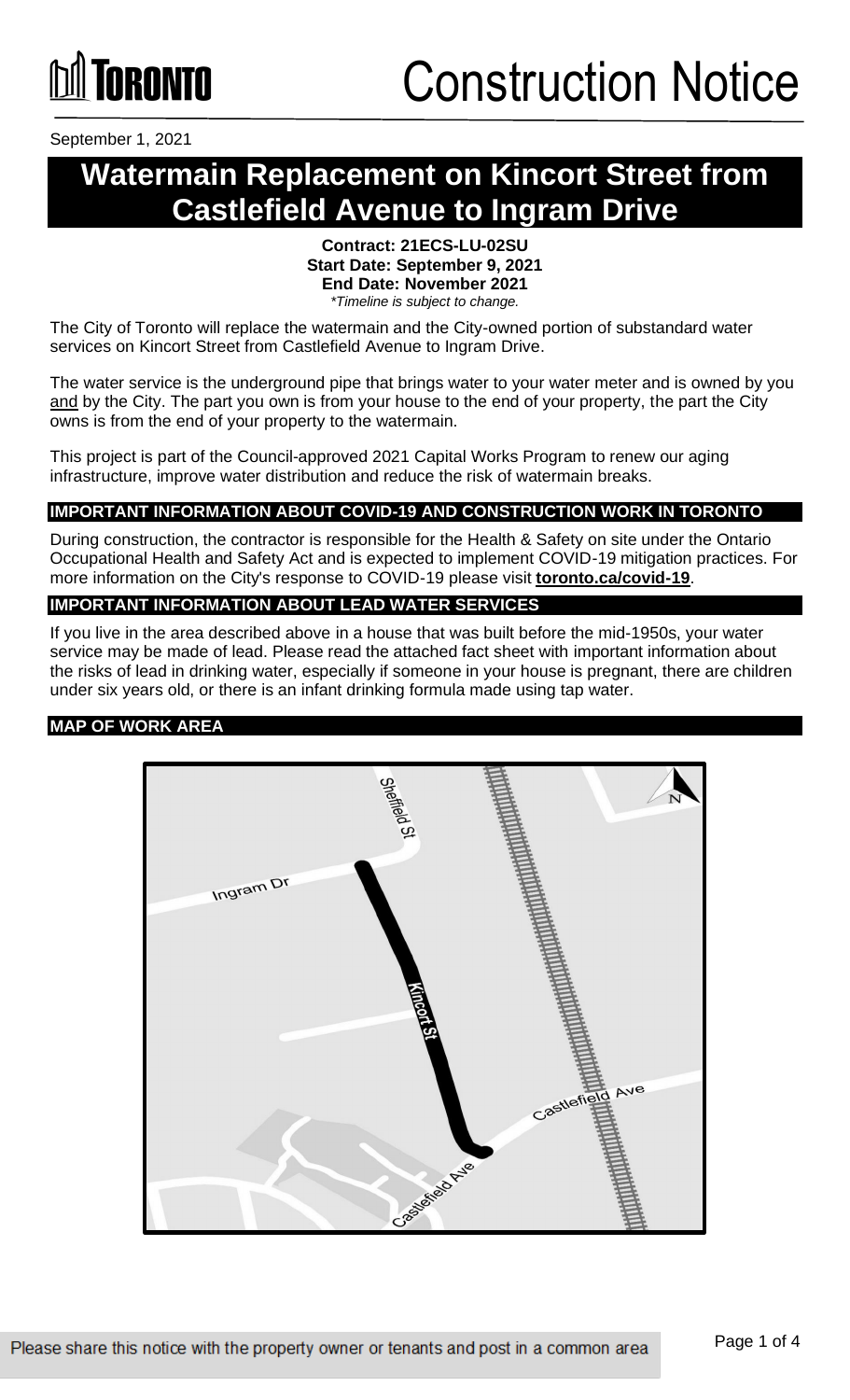### Construction Notice

### **WORK DETAILS**

The City's contractor will:

- install a temporary bypass watermain on the street, if needed, to maintain water supply to properties during the watermain replacement;
- excavate the road and dig a trench to access and install the new watermain;
- replace any City-owned water service pipes that do not meet City standards from the watermain to the private property line;
- restore all areas affected by construction; and
- resurface impacted areas of the road.

#### **WHAT TO EXPECT DURING CONSTRUCTION**

- You may experience dust, noise and other inconveniences. The City will make efforts to reduce the impacts. We appreciate your patience.
- The City will not be responsible for damage to any privately owned items on City property.
- Work in the boulevard in front of homes and commercial properties is expected. This work includes removing and replacing driveways, municipal sidewalks, and grassed boulevards, where necessary.

| <b>Work Hours:</b> Work will take place from 7 a.m. to 7 p.m., Monday to Friday, with<br>work after hours and on weekends as required.                                                                                                                                                                                                                                                                                                                                                                               |
|----------------------------------------------------------------------------------------------------------------------------------------------------------------------------------------------------------------------------------------------------------------------------------------------------------------------------------------------------------------------------------------------------------------------------------------------------------------------------------------------------------------------|
| Pre-Construction Inspection: Wristen's Home Specialties Inc., under contract<br>to the City of Toronto, will survey all properties within 30 metres of the<br>construction area before construction starts. The inspection will look at the interior<br>and exterior of all properties to verify existing conditions. Although participation is<br>voluntary, the City encourages all homeowners to participate. Without the<br>survey, it will be difficult to confirm any claims of damage caused by construction. |
| Affected properties will receive a separate notice to set up an appointment. All<br>inspection staff will wear photo I.D. and carry photo equipment for this work.                                                                                                                                                                                                                                                                                                                                                   |
| Site Safety: Workers on site are responsible for the work assigned to them. If you<br>have construction questions or an issue on site – ask to be directed to the site<br>inspector. If the site inspector is unavailable, contact the person listed at the end<br>of this notice.                                                                                                                                                                                                                                   |
| <b>Physical Distancing:</b> There are times when contractors need to communicate<br>with homeowners about what is happening on-site. This could be about driveway<br>access, water shut offs, pre-construction inspections, and site restoration work<br>(landscaping, installing pavers etc.). Contractor's staff will be identifiable by their<br>high-visibility clothing and will maintain physical distancing.                                                                                                  |
| Important information for owners of sprinkler systems / heated driveways<br>and private landscaping features. Property owners should remove items<br>located within City property limits (boulevard) to avoid damage.                                                                                                                                                                                                                                                                                                |
| This includes items such as landscaping (plants and pavers), decorative objects,<br>sprinkler systems or heated driveways. If you have a sprinkler system or heated<br>driveway, please contact the Field Ambassador listed below.                                                                                                                                                                                                                                                                                   |
| <b>Telephone and Internet Services:</b> This work may affect phone and internet<br>cables for individual properties that aren't buried deep below the sidewalk. The<br>contractor will coordinate with utility companies to minimize disruption. Residents<br>who find their service has been disrupted should contact the Field Ambassador<br>and notify their phone or internet service provider.                                                                                                                  |
| Water Service Disruptions: From time-to-time, the water supply to your property<br>will be shut-off to complete construction; the contractor will provide notice at least<br>24-hours in advance. Throughout the work, it is recommended that you<br>temporarily disconnect any water treatment systems (i.e. softeners or filters),                                                                                                                                                                                 |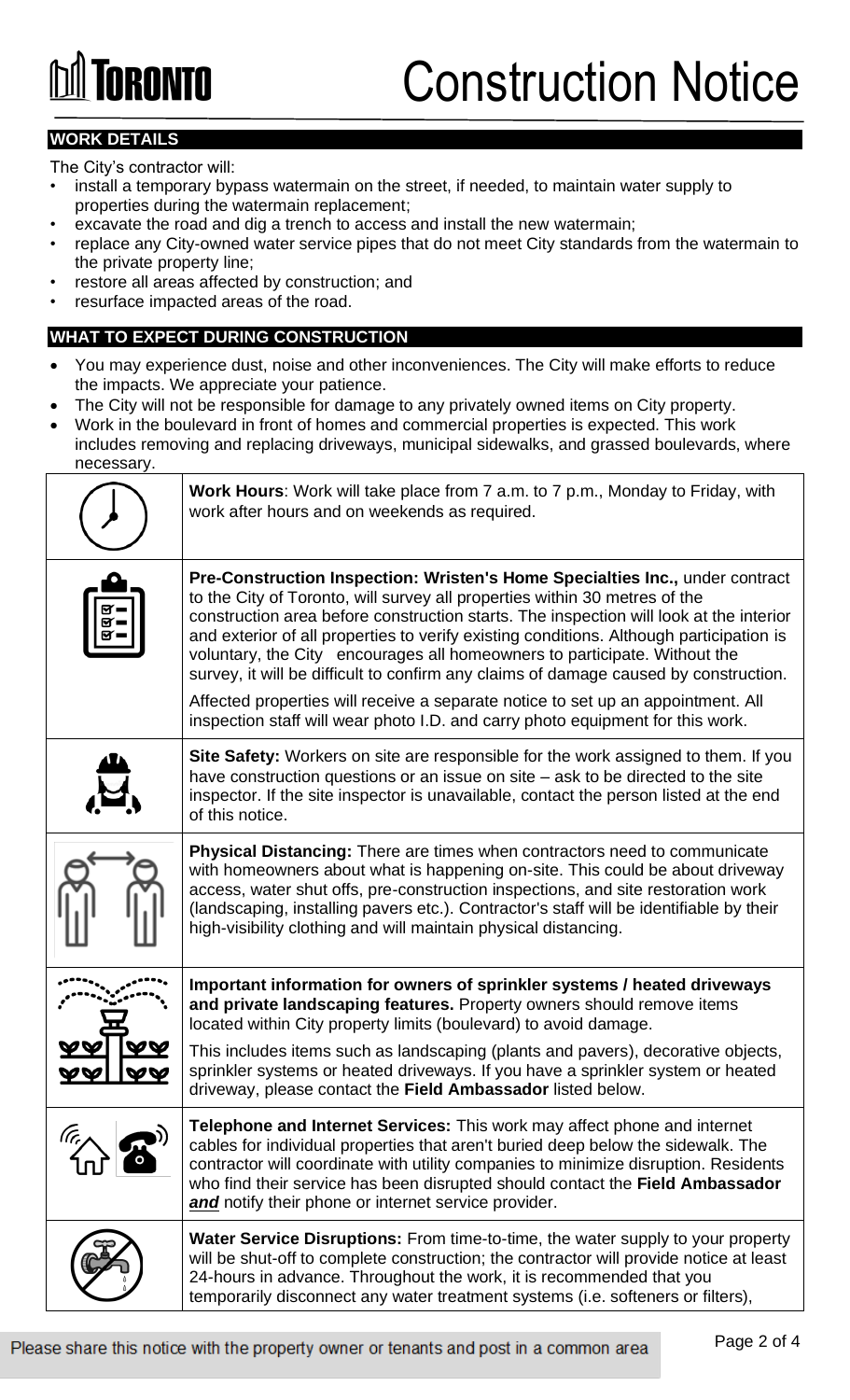# **M** TORONTO

## Construction Notice

| water-cooled air conditioners or similar plumbing fixtures. Automatic lawn sprinkler<br>systems may also be affected, therefore, you may need to water manually. In the<br>event you did not receive advance notice, the City may have needed to use an<br>emergency water shut off to complete work.                                                                                                                                                                                                                                                                                                                                                                  |
|------------------------------------------------------------------------------------------------------------------------------------------------------------------------------------------------------------------------------------------------------------------------------------------------------------------------------------------------------------------------------------------------------------------------------------------------------------------------------------------------------------------------------------------------------------------------------------------------------------------------------------------------------------------------|
| Substandard Water Service Replacement: Please take the time to read the<br>attached fact sheet carefully as it contains important information on lead in<br>drinking water and how to prepare for replacement. If you want to replace the<br>private portion-of the water service pipe, the City of Toronto recommends that you<br>obtain several quotes before selecting a contractor. PLEASE NOTE: The City is<br>not able to get involved in any contract to have work done on private property.<br>Property owners are responsible for ensuring contractors do not interfere with the<br>work being done on City property. Learn more at www.toronto.ca/leadpipes. |
| <b>Road and Sidewalk Access:</b> In order to complete the work in a safe manner,<br>there will be road and sidewalk restrictions within the work zone. Access for<br>emergency vehicles will be maintained at all times.                                                                                                                                                                                                                                                                                                                                                                                                                                               |
| <b>Driveway Access:</b> The contractor will notify you of any temporary restrictions to<br>your driveway access. If your property has two entrances, one entrance will be<br>kept open at all times.                                                                                                                                                                                                                                                                                                                                                                                                                                                                   |
| <b>Traffic Management:</b> Road users should expect delays and increased traffic on<br>nearby streets. Motorists are reminded that bicycles and cars will be sharing the<br>lane. When driving, please be mindful of vulnerable road users. Traffic on<br>Kincort Street may be reduced to one lane.                                                                                                                                                                                                                                                                                                                                                                   |
| <b>TTC Service:</b> This project may affect travel times on the 59 Mapleleaf buses. Visit<br>ttc.ca for accurate schedule information.                                                                                                                                                                                                                                                                                                                                                                                                                                                                                                                                 |
| <b>Snow Removal:</b> Within the limits of the construction zone, the contractor is<br>responsible for providing ice and snow removal to maintain safe sidewalks and<br>roads. Residents are still responsible for winter maintenance of their<br>driveways.                                                                                                                                                                                                                                                                                                                                                                                                            |
| Parking: Parking in the active work zone is not permitted as space is needed for<br>construction equipment and materials. This project will affect on-street parking. If<br>your parked vehicle affects construction work, it will be relocated with no charge to<br>the owner. Please call 416-808-2222 for its location.                                                                                                                                                                                                                                                                                                                                             |
| <b>Parking Violation Notice:</b> If parking enforcement is called to a street, officers<br>must issue a yellow parking violation notice (ticket) to vehicles in violation of<br>parking by-laws. If you receive a yellow notice during this construction work, do<br>the following within 15 days of the notice date:<br>1) Contact the site inspector or person listed on the Construction Notice and give<br>them the yellow notice number.<br>2) Dispute the parking violation notice online or in person following the process<br>listed on the back of the parking violation notice.                                                                              |
| You may use this construction notice as part of the explanation of why the<br>violation should be cancelled. Please note: violation notices cannot be<br>cancelled if vehicles are parked in illegal parking spots (i.e. in front of a fire<br>hydrant or in no parking zones).                                                                                                                                                                                                                                                                                                                                                                                        |
| In an effort to reduce ticketing due to construction, please exercise patience with<br>neighbours who are experiencing construction and may need to temporarily park<br>on your street.                                                                                                                                                                                                                                                                                                                                                                                                                                                                                |